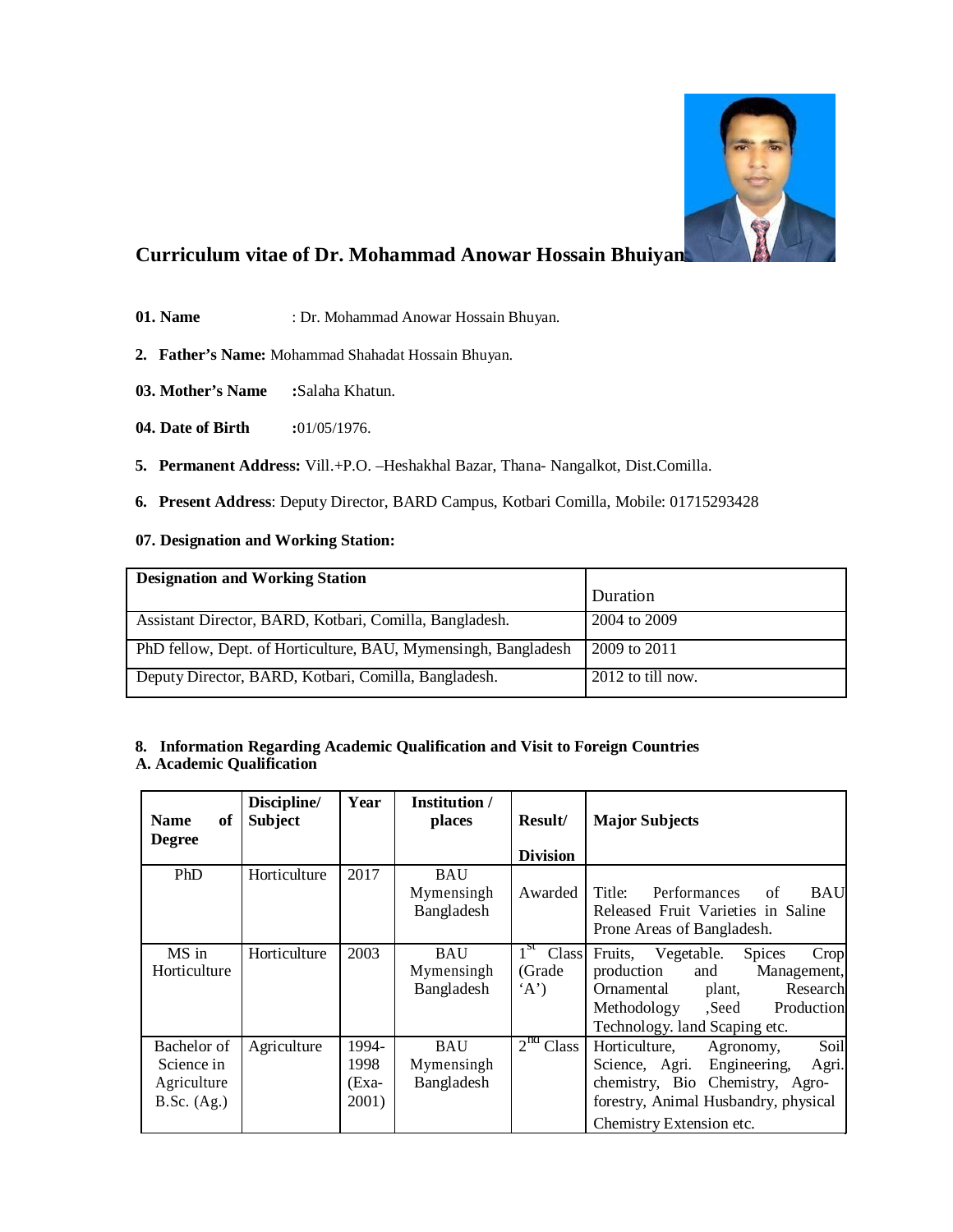| H.S.C | Science | 1993   Comilla Board | 1st              | Bengali, English, Math, Physics,                                                                  |
|-------|---------|----------------------|------------------|---------------------------------------------------------------------------------------------------|
|       |         |                      | Division         | Chemistry, Biology                                                                                |
| S.S.C | Science | 1991   Comilla Board | 1 st<br>Division | . Bengali, English, Math, Biology,<br>Higher math. Religion, Geography,<br><b>General Science</b> |

# **B.0 Major Training Courses and Conferences Attended in Bangladesh.**

| <b>Name of the Address of</b><br><b>Institute</b>                | <b>Type</b><br><b>of</b><br>the<br><b>Received</b>                                                                     | <b>Training Duration</b><br>To<br>From | Certificate/<br><b>Diploma</b><br><b>Obtained</b> |
|------------------------------------------------------------------|------------------------------------------------------------------------------------------------------------------------|----------------------------------------|---------------------------------------------------|
| National Institute of Local<br>(NILG),<br>Government<br>Dhaka    | TOT Course on Total Quality<br>Management(TQM)                                                                         | 17-21 June 2012                        | Certificate                                       |
| Bangladesh<br>Council,<br>Bangladesh.                            | Computer ICT Training for<br>Dhaka, Officials.                                                                         | Government 19-23 October 2008          | Certificate                                       |
| <b>Bangladesh Rice Research</b><br>Institute(BRRI), Gazipur      | " Rice Production Training<br>Course"                                                                                  | 21-26 June 2008.                       | Certificate                                       |
| BAU, Mymensingh                                                  | <b>Disease</b><br>Plant<br>Training Workshop-1                                                                         | Diagnostic 22-29 March 2008            | Certificate                                       |
| Bangladesh<br>Administration<br>Training<br>Centre, Savar, Dhaka | <b>Public</b> Human Recourse Planning                                                                                  | 25-29 Nov. 2007                        | Certificate                                       |
| BARD,<br>Bangladesh                                              | Comilla, Research Methodology<br>Social Science Researcher                                                             | for 17-30 June 2007                    | Certificate                                       |
| BARC,<br>Bangladesh                                              | Dhaka, . Awareness Building on the<br>resent Advances of Agricultural<br>Bio Technology<br><b>Bio</b><br>and<br>Safety | 5-6 February 2006                      | Certificate                                       |
| BARI,<br>Gazipur, Bangladesh                                     | Joydebpur Plant Tissue Culture Laboratory<br>Management                                                                | 11-15 Dec. 2005                        | Certificate                                       |
| Comilla,<br>BARD,<br>Bangladesh                                  | <b>Entrepreneurship Development</b>                                                                                    | $12 - 17$<br>February<br>2005          | Certificate                                       |
| Comilla,<br>BARD,<br>Bangladesh                                  | <b>Development Communication</b>                                                                                       | 30 Apr.-5 June 2005                    | Certificate                                       |
| BAU.<br>Mymenshigh,<br>Bangladesh                                | Vegetable -IPM                                                                                                         | 22-24 Dec. 2004                        | Certificate                                       |
| Fisheries,<br>Department of<br>Chandpur, GOB                     | <b>TOT Course on Fisheries</b><br>Research and Extension.                                                              | 01-30 October 2001                     | Certificate                                       |

# **C. Professional Training/ Seminar in Abroad**:

| Sl.<br>No. | <b>Title of the Courses</b>  | <b>Duration</b><br>Year | <b>Institutions</b>                                                       |
|------------|------------------------------|-------------------------|---------------------------------------------------------------------------|
|            | Rice: Research to production | 18 May - 06 June 2008   | I International Rice Research Institute<br>(IRRI), Los Banos, Philippines |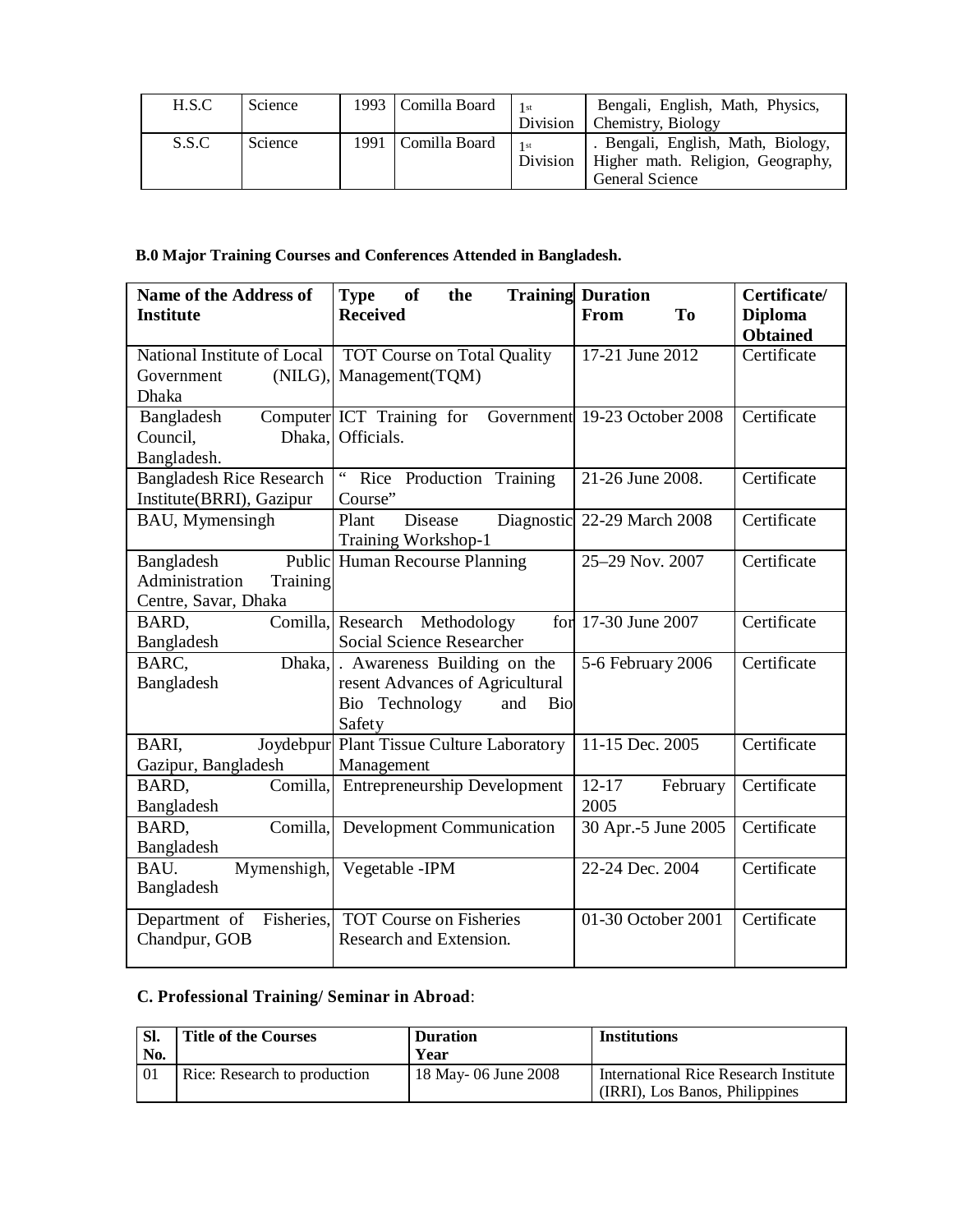|    | 02   Rural Development Strategy in   17 May – 02 June 2012 |                            | Kyungwoon University Saemaul |
|----|------------------------------------------------------------|----------------------------|------------------------------|
|    | Bangladesh                                                 |                            | Academy, Korea               |
| 03 | Agriculture Services                                       | $1st$ April – 15 June 2014 | $\angle$ EICA, Egypt         |

### **D. Consultancy service in Abroad**:

| <b>SI</b> | <b>Activities</b>                  | <b>Duration</b> | <b>Institutions</b>  |
|-----------|------------------------------------|-----------------|----------------------|
| No.       |                                    | Year            |                      |
| 01        | Technical support for establishing | 2-13 April 2015 | Nation Advantage SDN |
|           | Agriculture farm                   |                 | BHD, Sabah, Malaysia |
|           |                                    |                 |                      |

## **09. Field of Specialization**:

Prepare & implementation of development project on agriculture and rural development, Ecological sanitation and waste resource management, Environment management, Monitoring and evaluation of development projects, Youth development through Co-operative & Social Science Research.

**10. Experience:** I am serving as a faculty member of Bangladesh Academy for Rural Development (BARD), Kotbari, Comilla from 1st September, 2004 to till now.

## **Main Duties and Responsibilities have performed under different positions:**

| Main<br>position in | <b>Position in the</b><br>particular | Title of the activities                                                | <b>Duration</b> |
|---------------------|--------------------------------------|------------------------------------------------------------------------|-----------------|
| the Academy         | activities                           |                                                                        |                 |
|                     | <b>Assistant Director</b>            | Farm Management (Supervise and guide farm                              | 2004 to 2009    |
|                     | (Farm)                               | staffs and their activities like, demonstration of                     |                 |
|                     |                                      | new and promising vegetables and fruit species,                        |                 |
|                     |                                      | ornamental and landscape activities of BARD                            |                 |
|                     |                                      | campus, decoration of BARD office areas, revenue                       |                 |
|                     |                                      | earn from selling of fruits & timber grown in                          |                 |
|                     |                                      | BARD campus, etc).                                                     |                 |
|                     |                                      | <b>Action Research/Project Activities</b>                              |                 |
|                     |                                      | Component leader (a) Rural Sanitation<br>Improvement & Waste           | 2007 to 2009    |
|                     | (Agriculture)                        | Resource Recycle Project, funded by JICA                               |                 |
|                     |                                      | Component leader (b) Projects on "Sustainable Intensification of Rice- | 2008 to 2009    |
|                     | (Agriculture)                        | Maize Production System in Bangladesh" funded                          |                 |
|                     |                                      | by IRRI.                                                               |                 |
|                     | Assistant<br>Project                 | (c) Projects on "Establishment of Plant Disease                        | 2008 to 2009    |
|                     | Director                             | Clinic for Sustainable Agriculture in Bangladesh"                      |                 |
|                     |                                      | funded by GOB.                                                         |                 |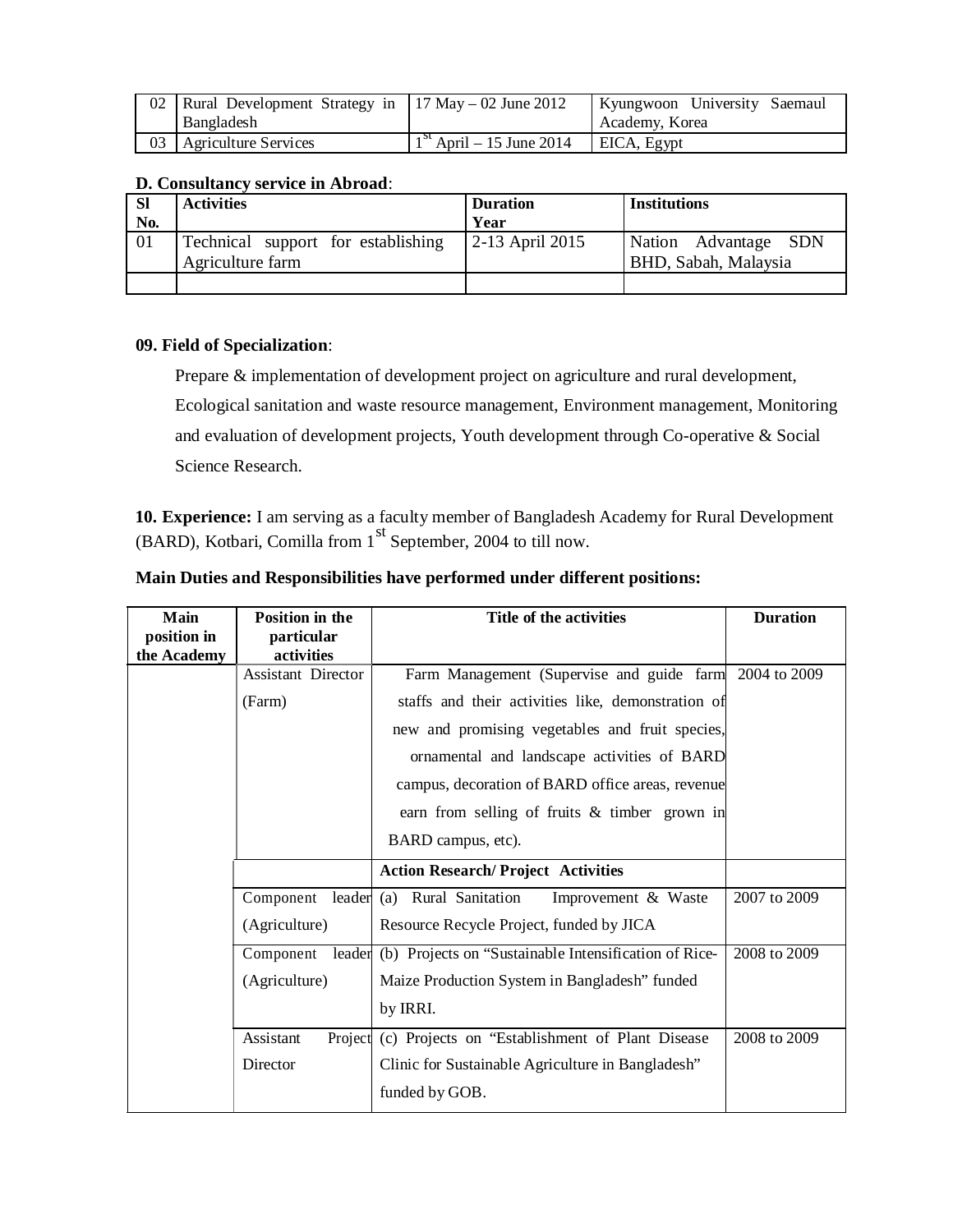| <b>Deputy</b>                                 | Assistant             | Project (d) Projects on "Agriculture Insurance Scheme in | March, 2012 to  |
|-----------------------------------------------|-----------------------|----------------------------------------------------------|-----------------|
| <b>Director</b>                               | Director              | Bangladesh", funded by GOB.                              | June 2014       |
|                                               | <b>Assistant</b>      | Project (e) Improving Livelihood of Rural People of      |                 |
|                                               | <b>Director</b>       | Lalmai-Moinamoti Hill Areas of Comilla                   | On going        |
|                                               |                       | through Integrated agriculture Farming, funded           |                 |
|                                               |                       | by GOB.                                                  |                 |
|                                               |                       | <b>Research Activities</b>                               |                 |
|                                               | Researcher            | (a) Comparative Study on Organic and Chemical            | 2005 to 2006    |
|                                               |                       | Farming through Broccoli Production funded by            |                 |
|                                               |                       | GOB.                                                     |                 |
|                                               | Associate             | (b) Comparative Study on Transplanting Method            | 2006 to 2007    |
|                                               | Researcher            | and Direct Seeded Rice Production in wet land            |                 |
|                                               |                       | condition by using Drum Seeder funded by GOB.            |                 |
|                                               | Researcher            | (c) Study on nitrogen use efficiency by using Leaf       | 2007 to 2008    |
|                                               |                       | Color Chart (LCC) in Rice production funded by           |                 |
|                                               |                       | GOB.                                                     |                 |
|                                               | Associate             | (d) Structure and Performance of Small and               | 2006 to 2008    |
| Researcher                                    |                       | Medium Agro processing Industries in Bangladesh.         |                 |
|                                               |                       | funded by GOB.                                           |                 |
| (e) Determination of appropriate<br>Assistant |                       | dose of human 2008 to 2009                               |                 |
|                                               | Researcher            | excreta in cauliflower production in Bangladesh          |                 |
|                                               |                       | funded by GOB.                                           |                 |
|                                               | <b>Researcher</b>     | (f) Cattle rearing and organic farming: A                | <b>On Going</b> |
|                                               |                       | situational analysis at selected areas of Comilla,       |                 |
|                                               |                       | funded by GOB.                                           |                 |
|                                               | <b>Associate</b>      | (g) Household survey (18000 HH) and creation of          | <b>On Going</b> |
|                                               | <b>Researcher</b>     | data base of 67 Villages under Lalmai-                   |                 |
|                                               |                       | Moinamoti project of BARD funded by GOB.                 |                 |
|                                               |                       | <b>Training Activities</b>                               |                 |
|                                               | Course<br>Assistant   | (a) Conduct Different Training Courses like,             | 2005 to<br>till |
|                                               | Director              | Foundation Training<br>Course<br>for BCS Cadre now       |                 |
|                                               |                       | Officials, LGED Engineer, BCS Health Cadre               |                 |
|                                               |                       | officials.                                               |                 |
|                                               | Course                | Director (b) Different courses were organized like,      | 2005 to<br>till |
|                                               | as well as<br>Trainer | Vegetable cultivation in homestead areas, Nursery        | now             |
|                                               |                       | management, Poultry<br>and Livestock rearing and         |                 |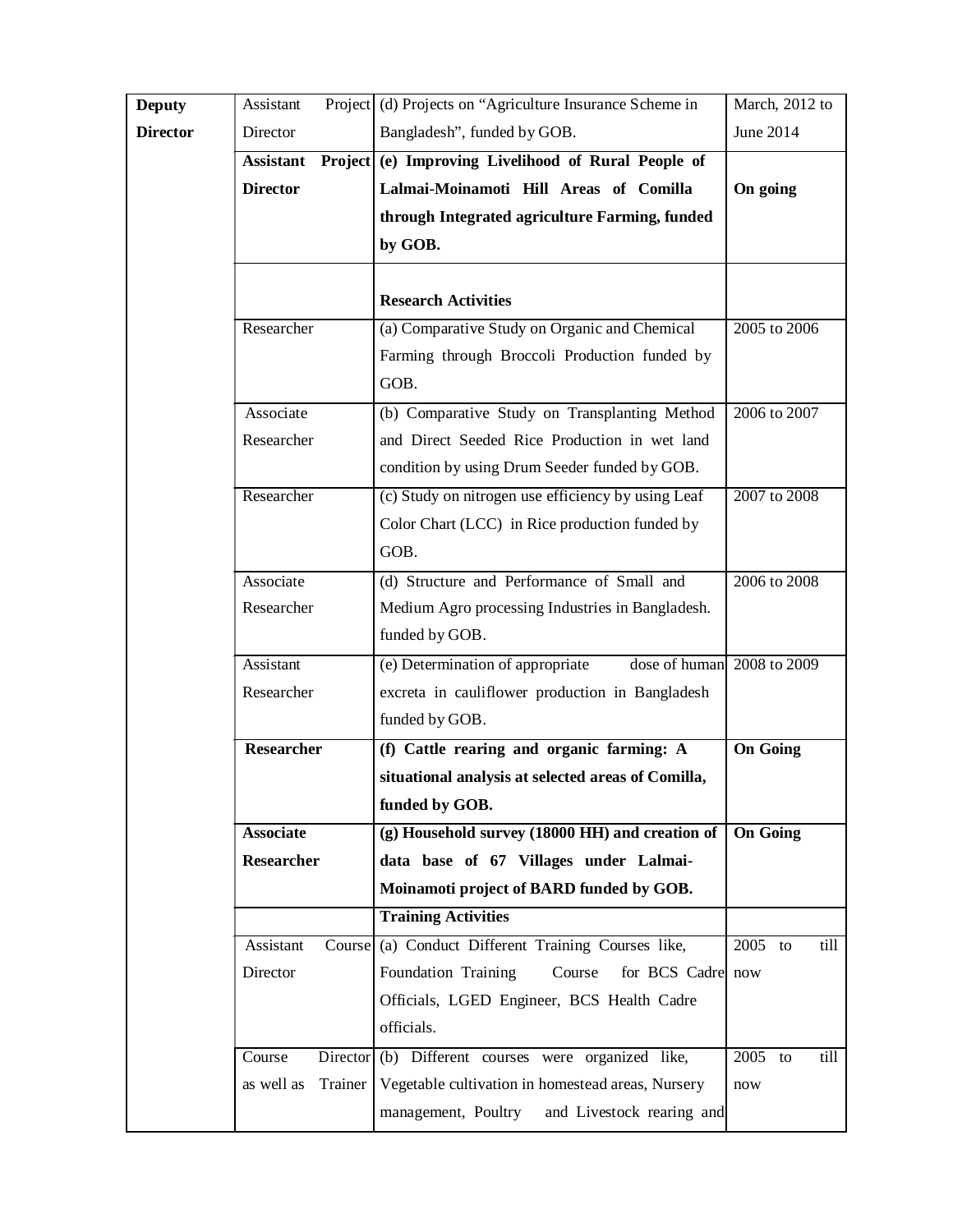|                            | Modern fish culture management etc. for grassroots                    |          |
|----------------------------|-----------------------------------------------------------------------|----------|
|                            | label beneficiaries                                                   |          |
|                            | Assistant Course $\vert$ (c) I have conducted TQM training courses in | On going |
| as well<br><b>Director</b> | different district under the<br>Improving<br><b>Public</b>            |          |
| as Trainer                 | <b>Service</b><br><b>Quality</b><br>Through<br><b>Total</b>           |          |
|                            | Management(IPS-TQM) project of BPATC,                                 |          |
|                            | Savar, Dhaka                                                          |          |

#### **11. List of Publications**

 $m$ shyw<sup>3</sup>-1

# **List of Publications**

### **A. BOOK:**

- 1. Ali ME and **MAH Bhuyan** (2010). Structure and Performance of Small and Medium Agroprocessing Industries in Bangladesh. BARD, KotbariComillla.
- 2. Ahsan k, Munshi SK and **MAH Bhuyan** (2016). Endangered and Promising Fruit Species in the Changing Context of Climate for nutrition Security and Livelihood in Coastal Areas of Bangladesh. BARD, Kotbari, Comilla.

## **B. Journal Article**

- 1. **fu~Tv, †gvnv¤§` Av‡bvqvi †nv‡mb** Ges †gvnv¤§` ZwiKzj Bmjvg (2006) | ÕÒ‰Re I ivmvqwbK mvi e¨env‡ii gva¨‡g †e∛Kwj Drcv`b- GKwU Zżbvg⊢K M‡elYv Ó cjøDbgde : evW© evsj v Rvb $\circ$ , evsj v‡`k cjøDbode GKv‡Wgx (evW) $\circ$ Kwgjøevsj v‡`k| c $\circ$ v 47-62|
- 2. **f#v, tgvnv¤§` Av‡bvqvi tnv‡mb ( 2007)**| ÒmwVK gvî vq BDwiqv mvi cÖqy‡M wjd Kvj vi Pv‡Ui fingKv : K.I.K ch@q avb Drcv`‡bi AwfÁZvÓ cjøDbœb: evW©evsj v Rvb@, evsjv‡`k cjøDbode GKv‡Wgx (evW)© Kwgjø, evsjv‡`k| côv-161-147|
- 3. **Bhuyan MAH**., MS Rahman and MA Siddique (2007). Effect of Crop Management Practices on the Growth and Yield of two Varieties of Carrot. *The Journal of Rural Development. BARD, Kotbari Comillla.***Volume-34**, Number-1, pp.71-80.
- 4**.** Islam MT, **MAH Bhuyan** and B Ahmed (2008). Drum Seeder: A Technology for Direct Wet Seeding Rice Production in Bangladesh .*The Journal of Rural Development. BARD, KotbariComillla.* **Volume-35**, Number-1. pp. 191-204.
	- 5. Alam MS, MA Rahim, **MAH Bhuyan** and PW Simon. June ( 2010). Effects of seed clove size on growth and yield of two lines of garlic under wetland condition. *Journal of Bangladesh*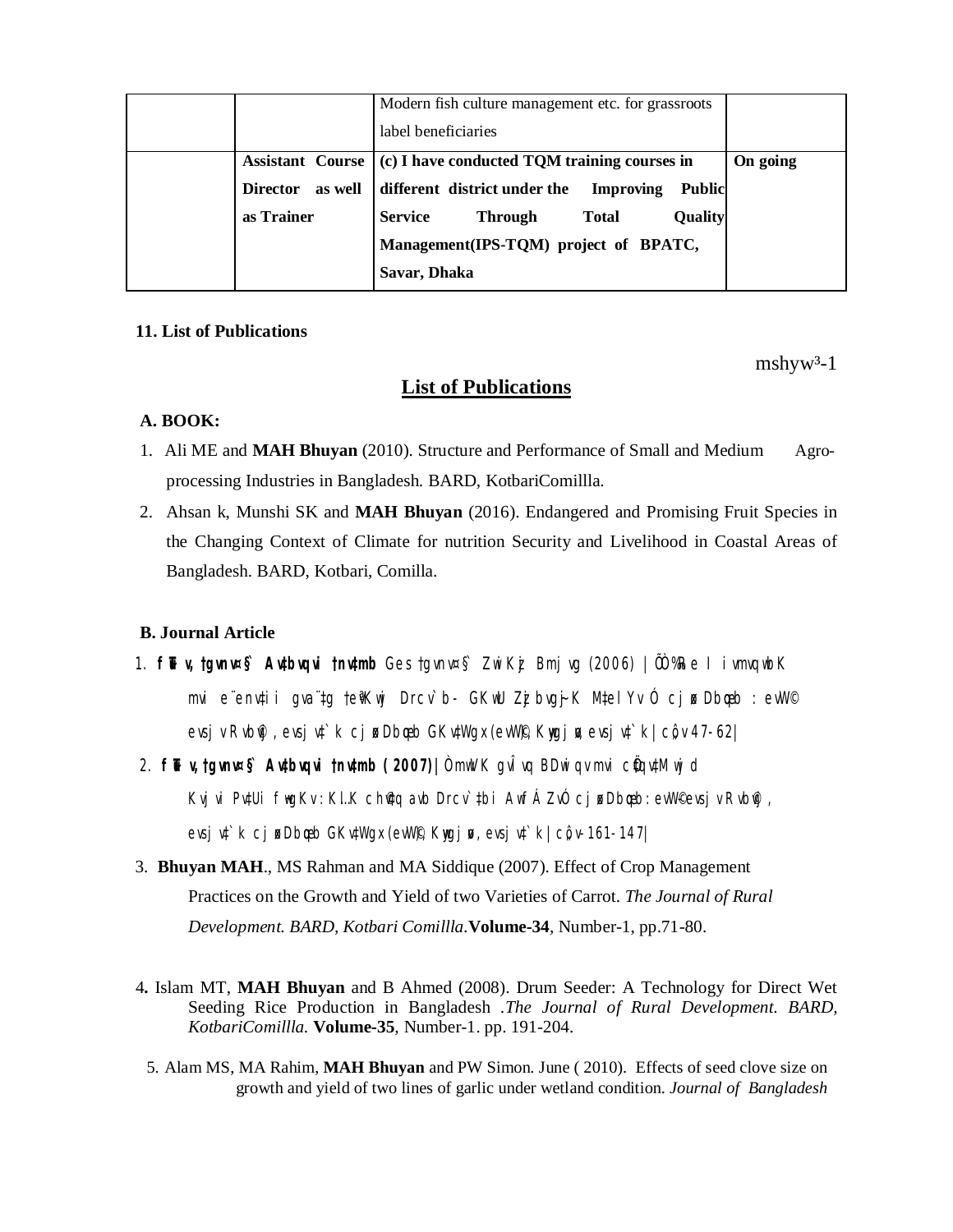*Society for Agricultural Science and Technology.BAU, Mymensingh*. Vol. **7** (1 & 2), pp. 71-74.

- 6. MT Hossain, MF Rahman, AFMS Ahsan, R Akter, and **MAH Bhuyan** (2008). Screening of Different Cultivars of Eggplant Against Phomopsis Blight. *Bangladesh Journal of Seed Science and Technology, Seed Science Society of Bangladesh*, Bangladesh Agricultural University, Mymensingh.Vol**. 12,** No. 01. pp. 61-64.
- 7. Alam MS, MA Rahim, T Haque, R C Sarkar and **MAH Bhuyan** (2009).Effect of Seed Clove size on Growth and Yield of Garli at SRC, Bogra. *Bangladesh J. Environment Sci.* Bangladesh Association for Environment Development-Editor-in Chief, Dept. of Environment Science, BAU, Mymensingh. Vol.**17**. pp. 35-38.
- 8. Alam MS, MA Rahim, **MAH Bhuyan** PW Simon and M A Malek (2010).Effects of spacing on growth and yield of two lines of garlic under dry land condition.*Bangladesh J. Agroforestry and Environment.BAU, Mymensingh.* Vol. **4**(2), pp151-154.
- 9. Alam MS, MA Rahim, **MAH Bhuyan** and PW Simon (2010).Study on the growth and yield of two garlic lines under dry land condition at two selected garlic growing areas of Bangladesh. *Bangladesh J. Environ. Sci., Bangladesh Association for Environment Development-Editor-in Chief, Dept. of Environment Science, BAU, Mymensingh.* Vol. **19,** pp 83-86.
- 10. Alam MS, MA Rahim, PW Simon **and MAH Bhuyan** and (2010). Effect of plant density on the growth and yield of two lines of garlic under wet land condition. *Bangladesh J. Environ. Sci., Bangladesh Association for Environment Development-Editor-in Chief, Dept. of Environment Science, BAU, Mymensingh.* Vol**. 19**, pp 87 - 90.
- 11. **fix** v, tgvnv¤§` Av‡bvgvi †nv‡mb, i ung, Gg.G. Ges ‡gvt kvgQ**ż** Avjg (2012) | Óimb I

†cuqv‡Ri Drcv`b ew× K‡í G‡`i Rvg©wRg msMÖ, msi¶b I gvV cix¶‡bi gva¨‡g K…lK ch@q MÖb ‡hvM¨Zv hvPvBÓ | cjøDbœb : evW@vsjv Rvb@, evsjv‡`k cjøDbœb GKv‡Wgx (evW©), Kywgjøv, evsjv‡`k| c"ôv 1-28|

12. **fu~Tv, †gvnv¤§` Av‡bvqvi †nv‡mb Ges ‡gvt wiqvR gvngy` (2013) | Óevoxi Qv‡`**

W**Mb di Putli mg¤nebv: tciğ]Z evsjut`k** Ó ciøDbode : evW@vsjv Rvb@,

evsjv‡`k cjøDbode GKv‡Wgx (evW)©, Knygjøv, evsjv‡`k|

- 13. Bmjvg †gv: kwdKzj, †PŠayix †bIqvR Avng`, **fu~Tv †gvnv¤§` Av‡bvqvi †nv‡mb** Ges Kg©vi wegj P><sup>`a</sup> (2016) | ÓKwl‡ÿ‡Î evsjv‡`k cjøDb**qb GKv**‡Wgxi Ae`vb: **GKwU ch@jvPbvgj-K mgxÿvÓ| cjøDbœd**: evW@vsjv Rvb@, evsjv‡`k cjøDb**œd**  $G$ Kv‡Wgx (evW $\odot$  Kwgiøvevsjv $\ddot{\tau}$ `k| c $\odot$ v 47-70|
- 14. **Bhuyan, MAH (2015).** Performances of BAU aonla in saline prone areas of Bangladesh. *J. of Bangladesh Soci. for Agril. Scie. and Tec. Bangladesh Agricultural University, Mumensingh.* **12**(1-4): 55-60.